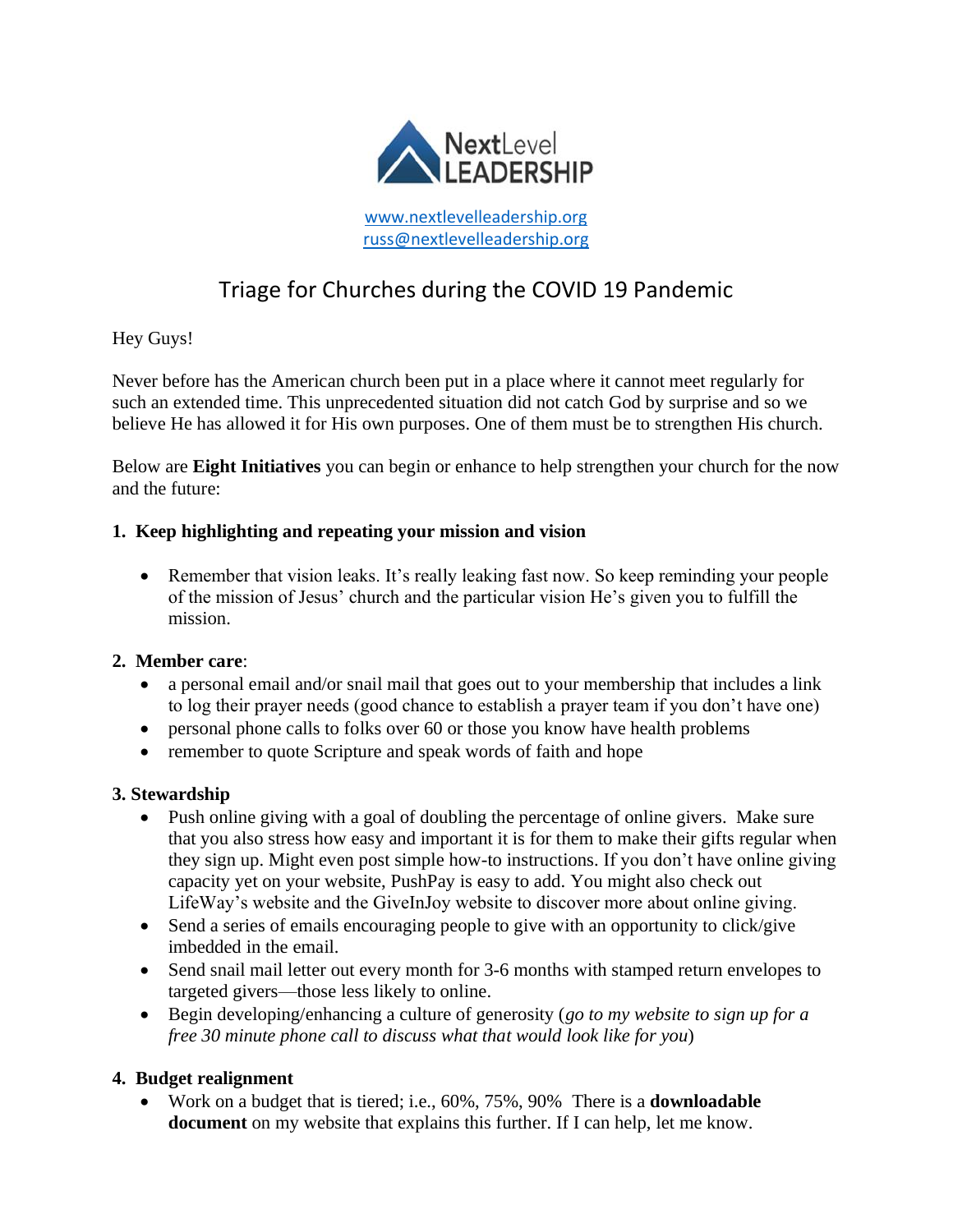• It sounds crazy, but begin now developing a plan to fund an 'opportunity' account that builds to 3 months minimum of budgeted expenditures and could become 6 months in the next 3 years.

# **5. Live streaming**

- Produce a quality, yet inexpensive live streaming presence on FB and your website. [www.churchonlineplatform.com](http://www.churchonlineplatform.com/) is a free service put out by lifechurch.tv.
- I have posted a help sheet for **"Preaching Without An Audience"** on my website to help hone the skill of preaching to a camera, not physically present, audience.

# **6. Small groups**

- This is a great time to highlight and build your small group leaders and structure. I've listed some helpful resources but the most important resource is YOU and your leadership. Now is the time to recruit and train and multiply.
- Resources:

*The Gospel Project* offers great Bible study curriculum *[www.thechurch.digital](http://www.thechurch.digital/)* help churches develop online community and discipleship. *RightNow Media* has tons of streaming videos, including ability to customize training courses on their site including uploading discussion questions, etc. If you don't have an account, let me know.

# **7. Digital Meetings**

- It is absolutely critical that you don't just maintain your staff meetings, but that you **increase their frequency** during this time.
- Virtual meetings can include not just your staff meetings, but your small group gatherings, leader training, deacons and elder meetings—AND, if you are a multi-staff church, **include a staff wives meeting**. Get the spouses to coral the kids and let the wives gather online to encourage each other.
- If you haven't read Patrick Lencioni's book, "Death by Meeting," it's an easy, must read for those who want to get the most out of their staff and leadership meetings.
- Zoom offers unlimited times of 40 minute usage; FaceTime is free; GoogleTalk costs.

# **8. Gospel**

- This is a great time to both **demonstrate** and **declare** the gospel
- Develop online prayer requesting and prayer groups
- Look for ways to help your community
	- Food pantry
	- Provide gift cards for 1st responders and workers at nursing homes & hospitals
- Post daily devotions that increase hope and cut away the fear

This is just a starter. I'm sure you are doing most if not all of this, but thought I'd jump in and see if any of this might help. You're certainly welcome to share this with other colleagues.

For You,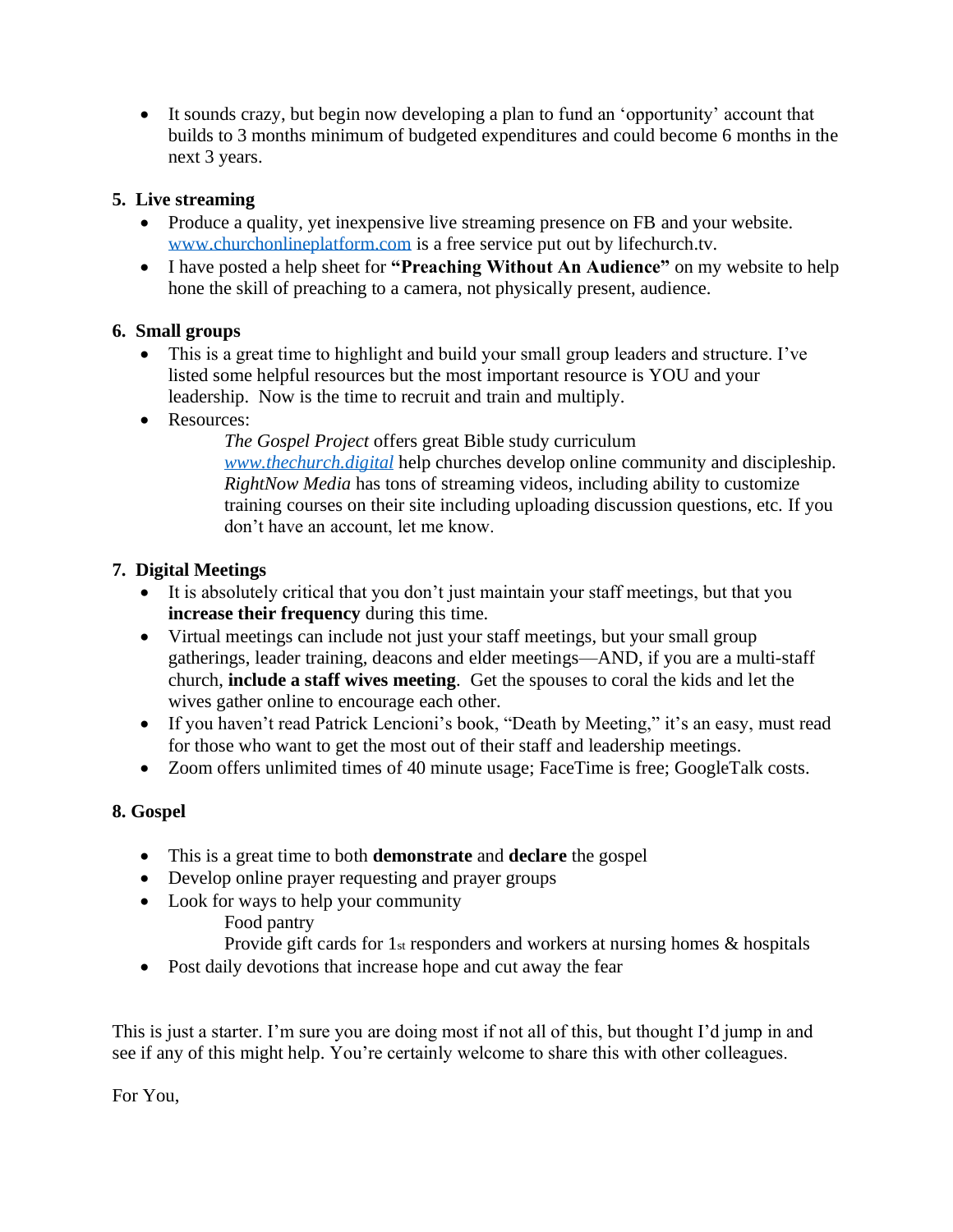

Pointers for Preaching "Preaching to an Empty Room"

1. If you're not live and not used to preaching to a camera, feel free to warm up first and your team can edit. In other words, like a pitcher warming up, go and get used to it and then start over when you are more comfortable and ready to go.

2. Work hard to use words like "today" instead of "this morning" or "this afternoon".

3. The mind game I tried to play was thinking that the camera was the living room of someone I was trying to talk to and attempted to keep that image in my mind as I preached.

4. Encourage your people to treat this like they were sitting in the worship center: limit distractions, silence cells, and help their children find the passage. Remind them to look on the bright side--they get to control temp in the room and volume of worship for first time!

5. Preparation is more important than ever. Because the listener is more focused on you and your facial expressions and verbiage than in a normal service, you need to be more prepared. Little bits of unpreparedness show more.

6. You should always use illustrations, stories, and humor-- but they are more critical now to help not only develop understanding and application but to help the listener stay tuned and not drift away.

7. Be shorter. Probably should aim at 15-20% less time spent preaching.

8. Eye contact is more important than ever. We're used to scanning our eyes over the crowd but we can't do that while preaching to an empty room! Imagine you're standing up at a fireplace in your house and speaking to a group in your living room.

9. Stand in one place. Don't wander as you might be accustomed to.

10. Work harder at smiling. The audience is focused on your face!

11. Practice reading the text out-loud multiple times before Sunday and read it with inflection!

12. For tech team: Keep the camera focused on top half of body. If you need to move the camera closer to the stage, do so.

13. Review. I know, I hate it too! But watch yourself 2-3 times over the next few weeks to look for issues that may distract your listener.

14: Finally, **Be Yourself**. Phillips Brooks, one of the four great preachers of the 19th Century and contemporary of Spurgeon (also wrote "O Little Town of Bethlehem") fashioned my favorite definition of preaching: "Preaching is truth through the prism of personality." Study the scripture. Pray fervently. Prepare diligently. Ask for His anointing. And then be you under the control of the Holy Spirit. That will be enough!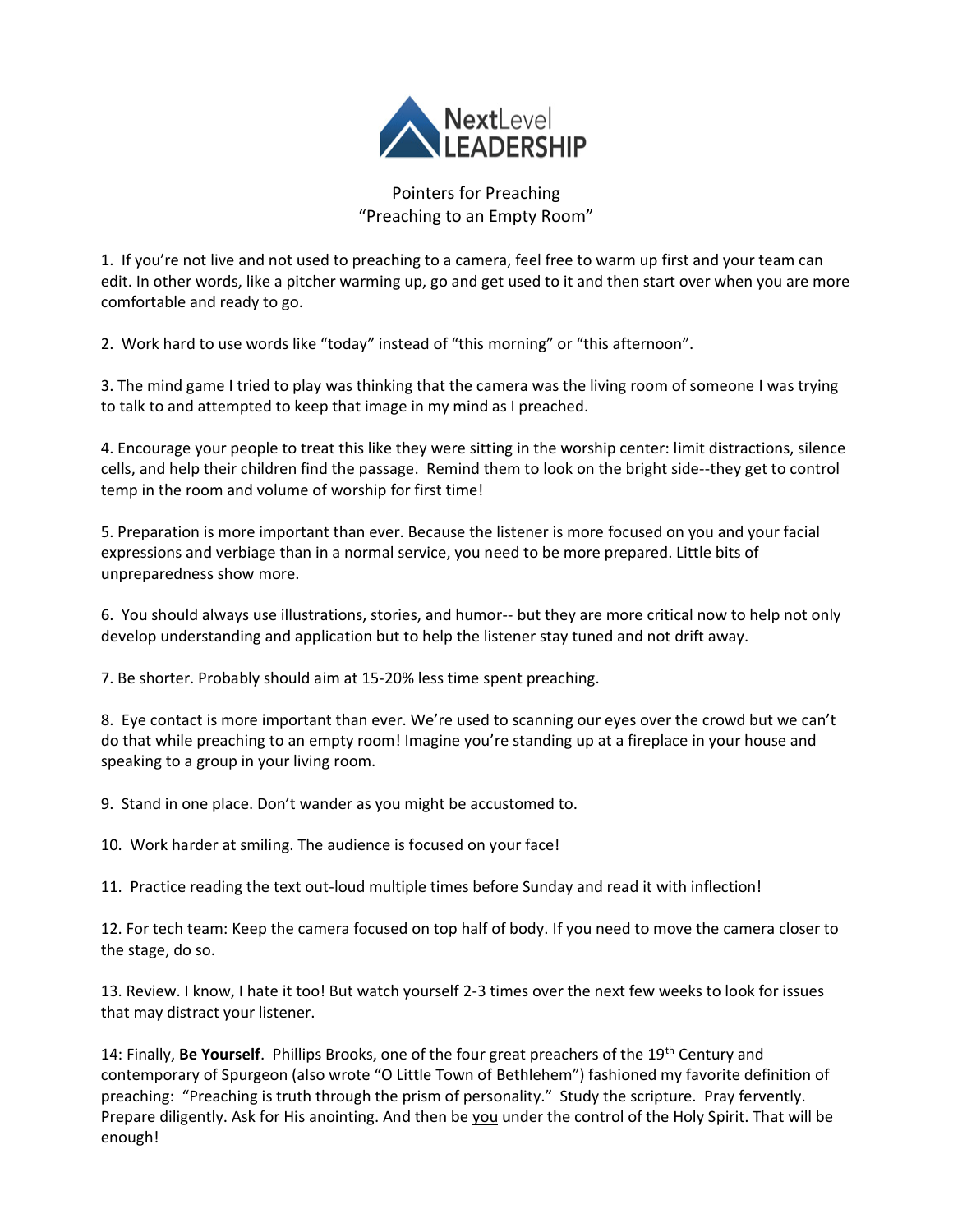

# **Realigning Your Budget**

Churches have to learn how to be nimble in adjusting budgets and controlling expenditures. I encourage you to examine your budget as soon as possible. You may want to freeze spending for a brief season, but the best step is to move forward with an adjusted or realigned budget.

Realign your budget by developing three tiers: one that is 60% of your annual budget, one that is 75% of your budget, and one that is 90% of your budget.

#### **60% of anticipated annual income**

**Personnel**: this is a good time to trim down your staff and make it leaner, as well as cutting loose staff that have been underperforming; ask staff to copay some benefits like health insurance and book/retreat/conference monies; reduce or eliminate any retirement contributions your church may be making on behalf of the staff. If you feel you don't have staff to cut, then move to a cross the board salary reduction.

**Utilities:** since you're not using your building for program ministries and office functions, plan on continuing this for as long as possible, downsizing those costs for the rest of the year; i.e. continue to work from home except for rare occasions; make sure your programmed heating and cooling systems reflect the change in facility usage.

**Mortgage:** ask if your lending institution will suspend payments for 6 months to 1 year OR ask to refinance since the rates are so low and get as long an amortization as possible. Warning: be careful of prepayment penalties that could incur.

**Facilities:** go to a partial or full volunteer basis for cleaning and upkeeping the facilities. In 2008 & 2009, we divided up the building between our Rush Creek staff and cleaned it every Thursday in preparation for Sunday. Call on members with maintenance skills to help; postpone scheduled maintenance for at least 3 months.

**Ministries:** rethink expensive ministries like summer camps and mission trips. Instead of going away for those, plan on scaled-down efforts that stay local.

**Equipment**: eliminate all upgrade purchases of software, office, AVL, and other equipment unless they are needed to get you into new virtual space, but then only when absolutely necessary.